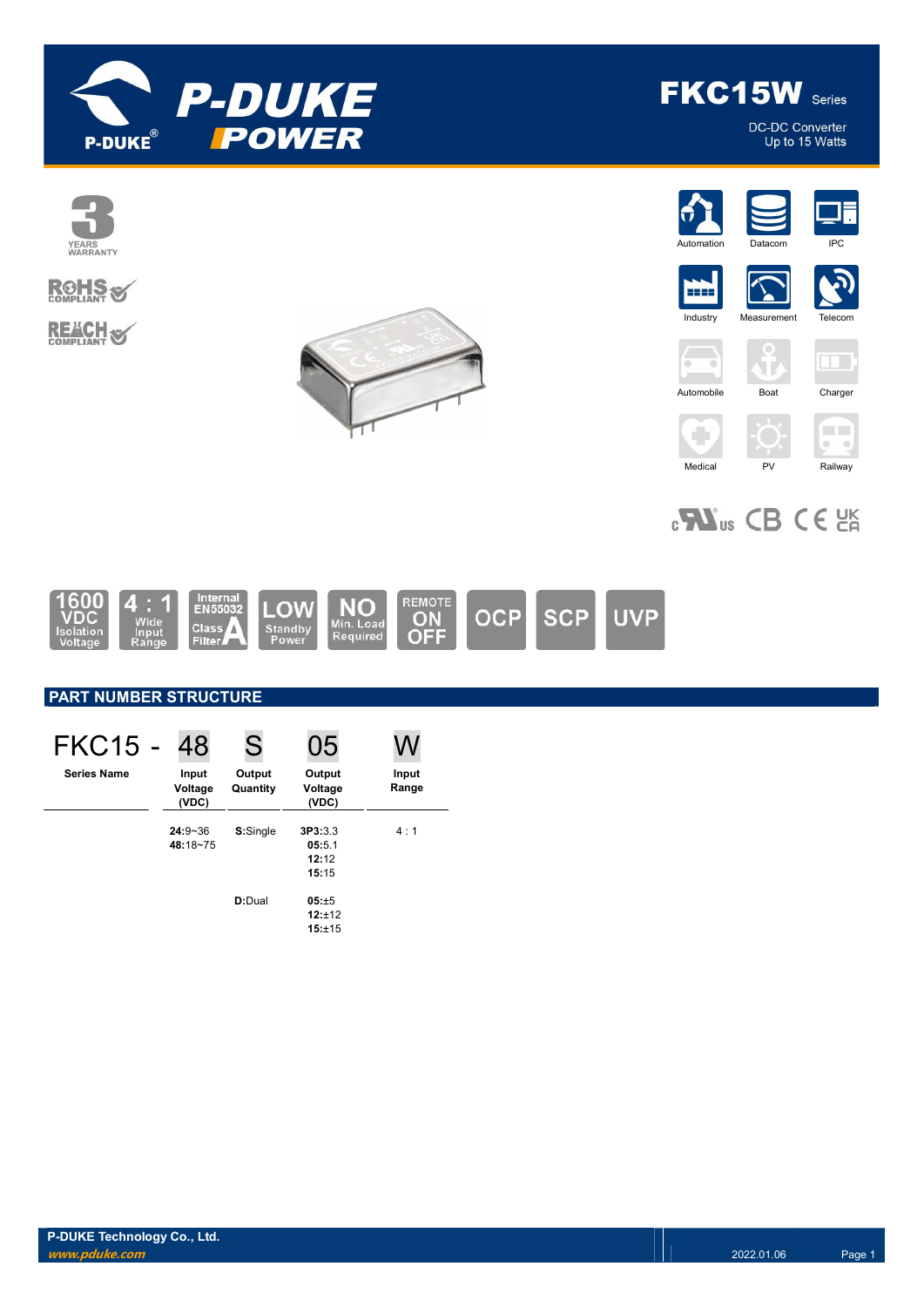



### TECHNICAL SPECIFICATION All specifications are typical at nominal input, full load and 25℃ unless otherwise noted

| <b>Model</b><br><b>Number</b> | Input Range  | <b>Output Voltage</b> | <b>Output Current</b><br>@Full Load | <b>Input Current</b><br>@ No Load | Efficiency    | Maximum<br><b>Capacitor Load</b> |
|-------------------------------|--------------|-----------------------|-------------------------------------|-----------------------------------|---------------|----------------------------------|
|                               | <b>VDC</b>   | <b>VDC</b>            | mA                                  | mA                                | $\frac{0}{0}$ | <b>uF</b>                        |
| FKC15-24S3P3W                 | $9 - 36$     | 3.3                   | 4000                                | 6                                 | 88            | 4700                             |
| FKC15-24S05W                  | $9 - 36$     | 5.1                   | 3000                                | 6                                 | 90            | 3300                             |
| FKC15-24S12W                  | $9 - 36$     | 12                    | 1250                                | 6                                 | 90            | 600                              |
| FKC15-24S15W                  | $9 - 36$     | 15                    | 1000                                | 6                                 | 90            | 400                              |
| FKC15-24D05W                  | $9 - 36$     | ±5                    | ±1500                               | 6                                 | 86            | ±1500                            |
| FKC15-24D12W                  | $9 - 36$     | ±12                   | ±625                                | 6                                 | 89            | ±288                             |
| FKC15-24D15W                  | $9 - 36$     | ±15                   | ±500                                | 6                                 | 90            | ±200                             |
| FKC15-48S3P3W                 | $18 - 75$    | 3.3                   | 4000                                | $\overline{4}$                    | 89            | 4700                             |
| FKC15-48S05W                  | $18 - 75$    | 5.1                   | 3000                                | 4                                 | 89            | 3300                             |
| FKC15-48S12W                  | $18 - 75$    | 12                    | 1250                                | 4                                 | 90            | 600                              |
| FKC15-48S15W                  | $18 - 75$    | 15                    | 1000                                | 4                                 | 90            | 400                              |
| FKC15-48D05W                  | $18 \sim 75$ | ±5                    | ±1500                               | $\overline{4}$                    | 86            | ±1500                            |
| FKC15-48D12W                  | $18 - 75$    | ±12                   | ±625                                | 4                                 | 89            | ±288                             |
| FKC15-48D15W                  | $18 - 75$    | ±15                   | ±500                                | 4                                 | 90            | ±200                             |

| <b>INPUT SPECIFICATIONS</b>   |                         |                           |           |        |      |                           |                    |  |
|-------------------------------|-------------------------|---------------------------|-----------|--------|------|---------------------------|--------------------|--|
| <b>Parameter</b>              |                         | <b>Conditions</b>         |           | Min.   | Typ. | Max.                      | <b>Unit</b>        |  |
| Operating input voltage range |                         | 24Vin(nom)                |           | 9      | 24   | 36                        | <b>VDC</b>         |  |
|                               |                         | 48Vin(nom)                |           | 18     | 48   | 75                        |                    |  |
| Start up voltage              |                         | 24Vin(nom)                |           |        |      | 9                         | <b>VDC</b>         |  |
|                               |                         | 48Vin(nom)                |           |        |      | 18                        |                    |  |
| Shutdown voltage              |                         | 24Vin(nom)                |           |        | 8    | 8.8                       | <b>VDC</b><br>17.5 |  |
|                               |                         | 48Vin(nom)                |           | 15     | 16   |                           |                    |  |
| Start up time                 | Constant resistive load | Power up                  |           |        |      | 60                        |                    |  |
|                               |                         | Remote ON/OFF             |           |        |      | 60                        | ms                 |  |
| Input surge voltage           | I second, max.          | 24Vin(nom)                |           |        |      | 50                        | <b>VDC</b>         |  |
|                               |                         | 48Vin(nom)                |           |        |      | 100                       |                    |  |
| Input filter                  |                         |                           |           |        |      | Pi type                   |                    |  |
| Remote ON/OFF                 | Referred to -Vin pin    | Positive logic            | DC-DC ON  |        |      | Open or $3.0 \sim 12$ VDC |                    |  |
|                               |                         |                           | DC-DC OFF |        |      | Short or $0 \sim 1.2$ VDC |                    |  |
|                               |                         | Input current of Ctrl pin |           | $-0.5$ |      | $+0.5$                    | mA                 |  |
|                               |                         | Remote off input current  |           |        | 2.5  |                           | mA                 |  |

| <b>OUTPUT SPECIFICATIONS</b>     |                                    |          |         |      |                                 |               |
|----------------------------------|------------------------------------|----------|---------|------|---------------------------------|---------------|
| <b>Parameter</b>                 | <b>Conditions</b>                  |          | Min.    | Typ. | Max.                            | Unit          |
| Voltage accuracy                 |                                    |          | $-1.0$  |      | $+1.0$                          | $\%$          |
| Line regulation                  | Low Line to High Line at Full Load | Single   | $-0.2$  |      | $+0.2$                          | $\frac{0}{0}$ |
|                                  |                                    | Dual     | $-0.5$  |      | $+0.5$                          |               |
| Load regulation                  | No Load to Full Load               | Single   | $-0.5$  |      | $+0.5$                          |               |
|                                  |                                    | Dual     | $-1.0$  |      | $+1.0$                          | $\frac{0}{0}$ |
|                                  | 10% Load to 90% Load               | Single   | $-0.3$  |      | $+0.3$                          |               |
|                                  |                                    | Dual     | $-0.8$  |      | $+0.8$                          |               |
| Cross regulation                 | Asymmetrical load 25%/100% FL      | Dual     | $-5.0$  |      | $+5.0$                          | $\%$          |
| Ripple and noise                 | 20MHz bandwidth                    |          |         |      |                                 |               |
|                                  | With a 1µF/25V X7R MLCC            |          |         | 60   |                                 | mVp-p         |
| Temperature coefficient          |                                    |          | $-0.02$ |      | $+0.02$                         | $\%$ /°C      |
| Transient response recovery time | 25% load step change               |          |         | 250  |                                 | μs            |
| Over voltage protection          |                                    | 3.3Vout  |         | 3.9  |                                 |               |
|                                  |                                    | 5.1 Vout |         | 6.2  |                                 | <b>VDC</b>    |
|                                  |                                    | 12Vout   |         | 15   |                                 |               |
|                                  |                                    | 15Vout   |         | 18   |                                 |               |
| Over load protection             | % of lout rated; Hiccup mode       |          |         | 150  |                                 | $\%$          |
| Short circuit protection         |                                    |          |         |      | Continuous, automatics recovery |               |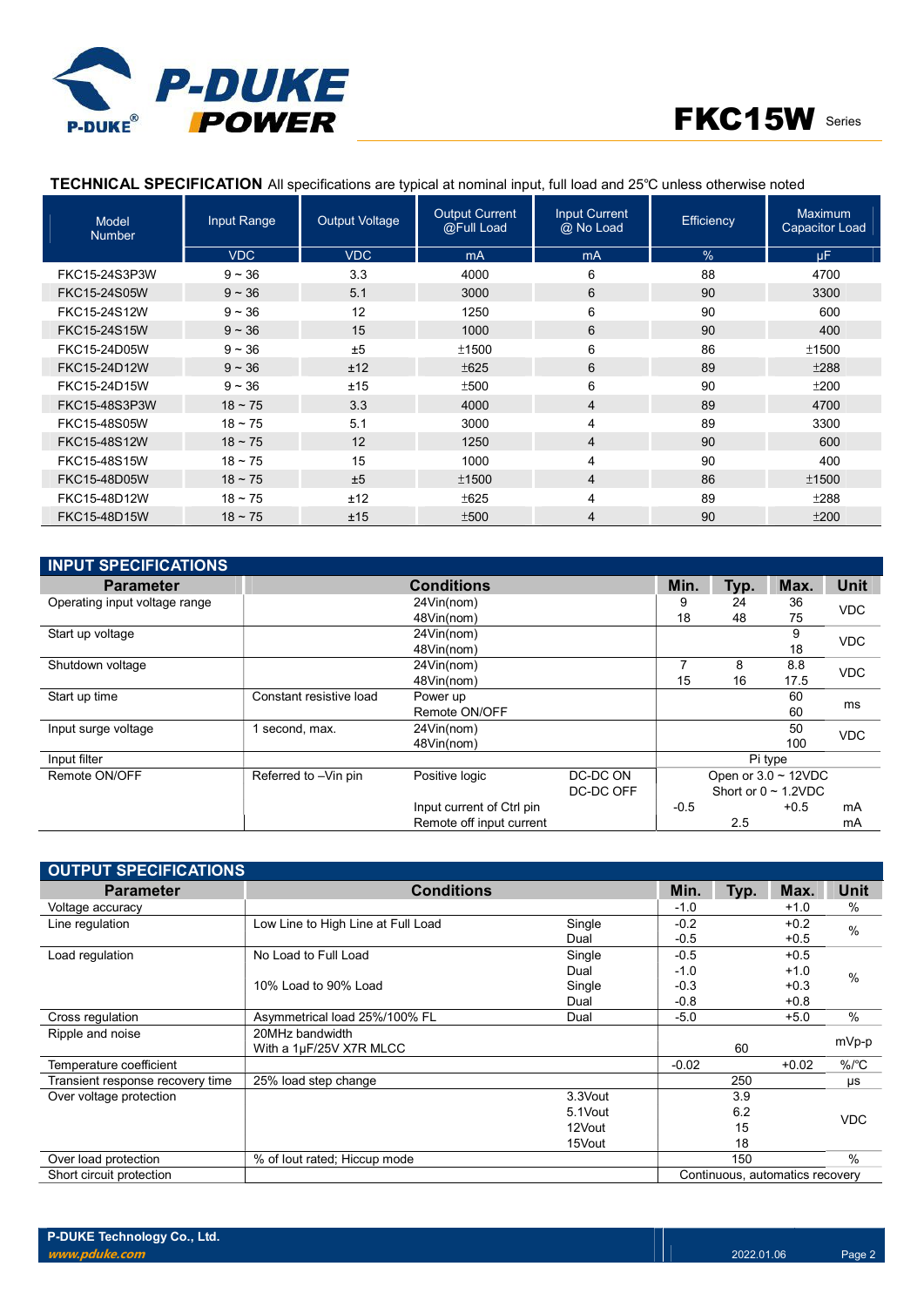

# FKC15W Series

| <b>GENERAL SPECIFICATIONS</b> |                    |                        |            |                      |              |                     |
|-------------------------------|--------------------|------------------------|------------|----------------------|--------------|---------------------|
| <b>Parameter</b>              |                    | <b>Conditions</b>      | Min.       | Typ.                 | Max.         | Unit                |
| <b>Isolation voltage</b>      | 1 minute           | Input to Output        | 1600       |                      |              | <b>VDC</b>          |
|                               |                    | Input (Output) to Case | 1600       |                      |              |                     |
| Isolation resistance          | 500VDC             |                        |            |                      |              | $G\Omega$           |
| Isolation capacitance         |                    |                        |            |                      | 2000         | pF                  |
| Switching frequency           |                    |                        | 297        | 330                  | 363          | kHz                 |
| Safety approvals              | IEC/ EN/ UL62368-1 |                        | UL:E193009 |                      |              |                     |
|                               |                    |                        |            |                      | CB:UL(Demko) |                     |
| Case material                 |                    |                        |            | Nickel-coated copper |              |                     |
| Base material                 |                    |                        |            | FR4 PCB              |              |                     |
| Potting material              |                    |                        |            | Silicone (UL94 V-0)  |              |                     |
| Weight                        |                    |                        |            |                      |              | 16.2g (0.57oz)      |
| <b>MTBF</b>                   | MIL-HDBK-217F      |                        |            |                      |              | 1.603 x 10 $^6$ hrs |

| <b>ENVIRONMENTAL SPECIFICATIONS</b> |                   |       |      |        |              |
|-------------------------------------|-------------------|-------|------|--------|--------------|
| <b>Parameter</b>                    | <b>Conditions</b> | Min.  | Typ. | Max.   | <b>Unit</b>  |
| Operating ambient temperature       | With derating     | $-40$ |      | $+105$ | °C           |
| Maximum case temperature            |                   |       |      | 105    | °C           |
| Storage temperature range           |                   | $-55$ |      | $+125$ | °C           |
| Thermal impedance                   |                   |       | 20   |        | °C/W         |
| Thermal shock                       |                   |       |      |        | MIL-STD-810F |
| Vibration                           |                   |       |      |        | MIL-STD-810F |
| Relative humidity                   |                   |       |      |        | 5% to 95% RH |

| <b>EMC SPECIFICATIONS</b>      |             |                                                                                      |                  |
|--------------------------------|-------------|--------------------------------------------------------------------------------------|------------------|
| <b>Parameter</b>               |             | <b>Conditions</b>                                                                    | Level            |
| EMI                            | EN55032     | Without external components                                                          | Class A          |
|                                |             | With external components                                                             | Class B          |
| <b>EMS</b>                     | EN55024     |                                                                                      |                  |
| <b>ESD</b>                     | EN61000-4-2 | Air ± 8kV and Contact ± 6kV                                                          | Perf. Criteria A |
| Radiated immunity              | EN61000-4-3 | $10 \text{ V/m}$                                                                     | Perf. Criteria A |
| <b>Fast transient</b>          | EN61000-4-4 | $±$ 2kV                                                                              | Perf. Criteria A |
|                                |             | With an external input filter capacitor<br>(Nippon chemi-con KY series, 220uF/100V.) |                  |
| Surge                          | EN61000-4-5 | $±$ 2kV                                                                              | Perf. Criteria A |
|                                |             | With an external input filter capacitor<br>(Nippon chemi-con KY series, 220µF/100V.) |                  |
| Conducted immunity             | EN61000-4-6 | $10 \text{ Vr.m.s}$                                                                  | Perf. Criteria A |
| Power frequency magnetic field | EN61000-4-8 | 100A/m continuous; 1000A/m 1 second                                                  | Perf. Criteria A |
|                                |             |                                                                                      |                  |

CAUTION: This power module is not internally fused. An input line fuse must always be used.

# CHARACTERISTIC CURVE







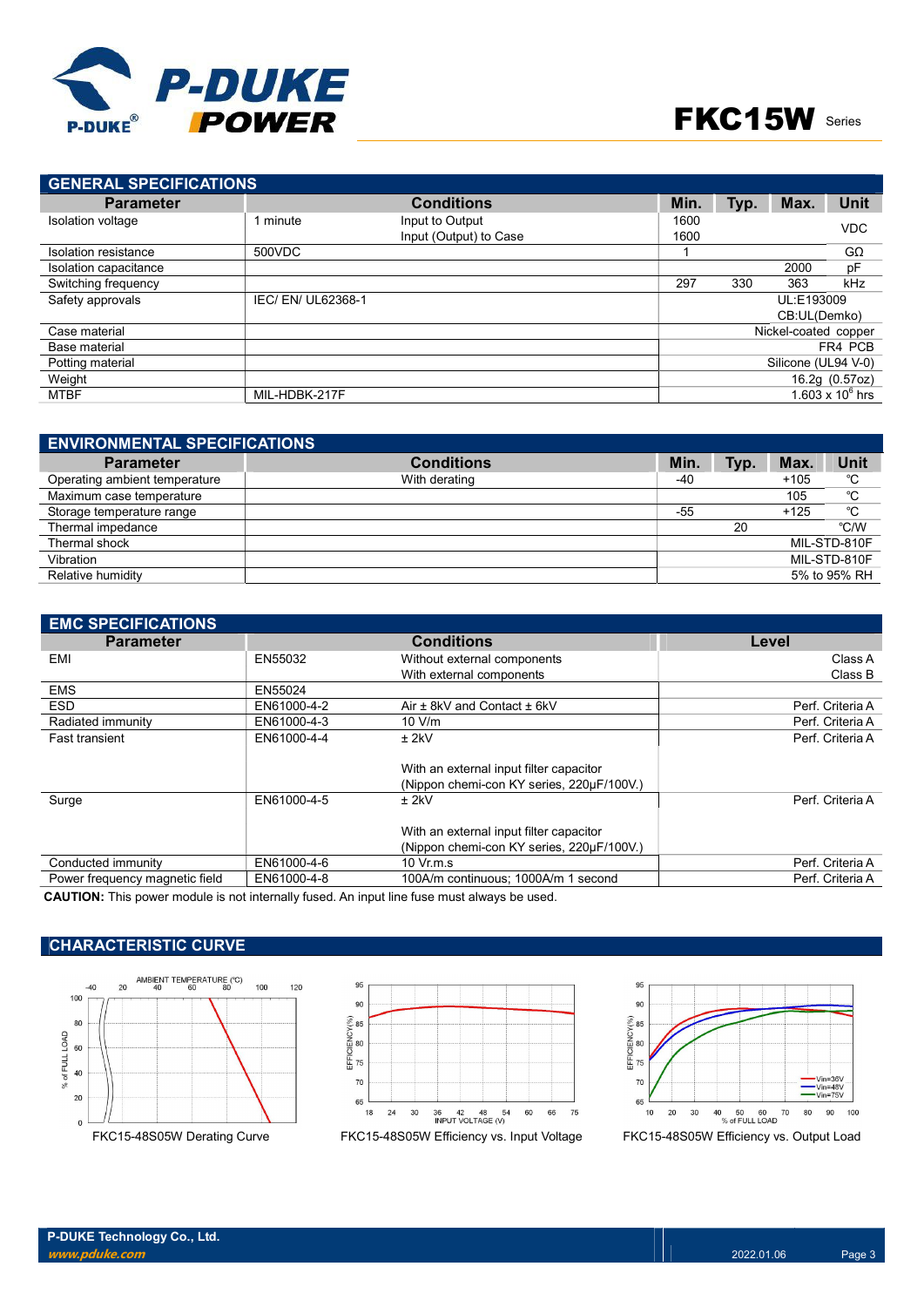

### FUSE CONSIDERATION

This power module is not internally fused. An input line fuse must always be used.

This encapsulated power module can be used in a wide variety of applications, ranging from simple stand-alone operation to an integrated part of sophisticated power architecture.

To maximum flexibility, internal fusing is not included; however, to achieve maximum safety and system protection, always use an input line fuse. The input line fuse suggest as below:

| Model                                | <b>Fuse Rating</b><br>(A' | <b>Fuse Type</b> |
|--------------------------------------|---------------------------|------------------|
| $FKC15-24S$ W $\cdot$ FKC15-24D W    | 3.15                      | Slow-Blow        |
| $FKC15-48S$ W $\cdot$ FKC15-48D<br>™ | 1.6                       | Slow-Blow        |

The table based on the information provided in this data sheet on inrush energy and maximum DC input current at low Vin.

#### MECHANICAL DRAWING



BOTTOM VIEW

| PIN | <b>SINGLE</b> | <b>DUAL</b> | <b>PIN</b> | <b>SINGLE</b> | <b>DUAL</b> |
|-----|---------------|-------------|------------|---------------|-------------|
|     | Ctrl          | Ctrl        |            |               |             |
|     | -Vin          | -Vin        | 23         | $+V$ in       | $+V$ in     |
| 3   | -Vin          | -Vin        | 22         | $+V$ in       | $+V$ in     |
|     |               |             |            |               |             |
| 9   | NC.           | Common      | 16         | -Vout         | Common      |
|     | ΝC            | -Vout       | 14         | +Vout         | +Vout       |

1. All dimensions in inch [mm]

PIN CONNECTION

2. Tolerance :x.xx±0.02 [x.x±0.5]

x.xxx±0.01 [x.xx±0.25] 3. Pin pitch tolerance ±0.01 [0.25]

4. Pin dimension tolerance ±0.004[0.10]

RECOMMENDED PAD LAYOUT



All dimensions in inch[mm] Pad size(lead free recommended) Through hole 1.2.3.9.11.14.16.22.23: Φ0.031[0.80] Top view pad 1.2.3.9.11.14.16.22.23: Φ0.039[1.00] Bottom view pad 1.2.3.9.11.14.16.22.23: Φ0.063[1.60]